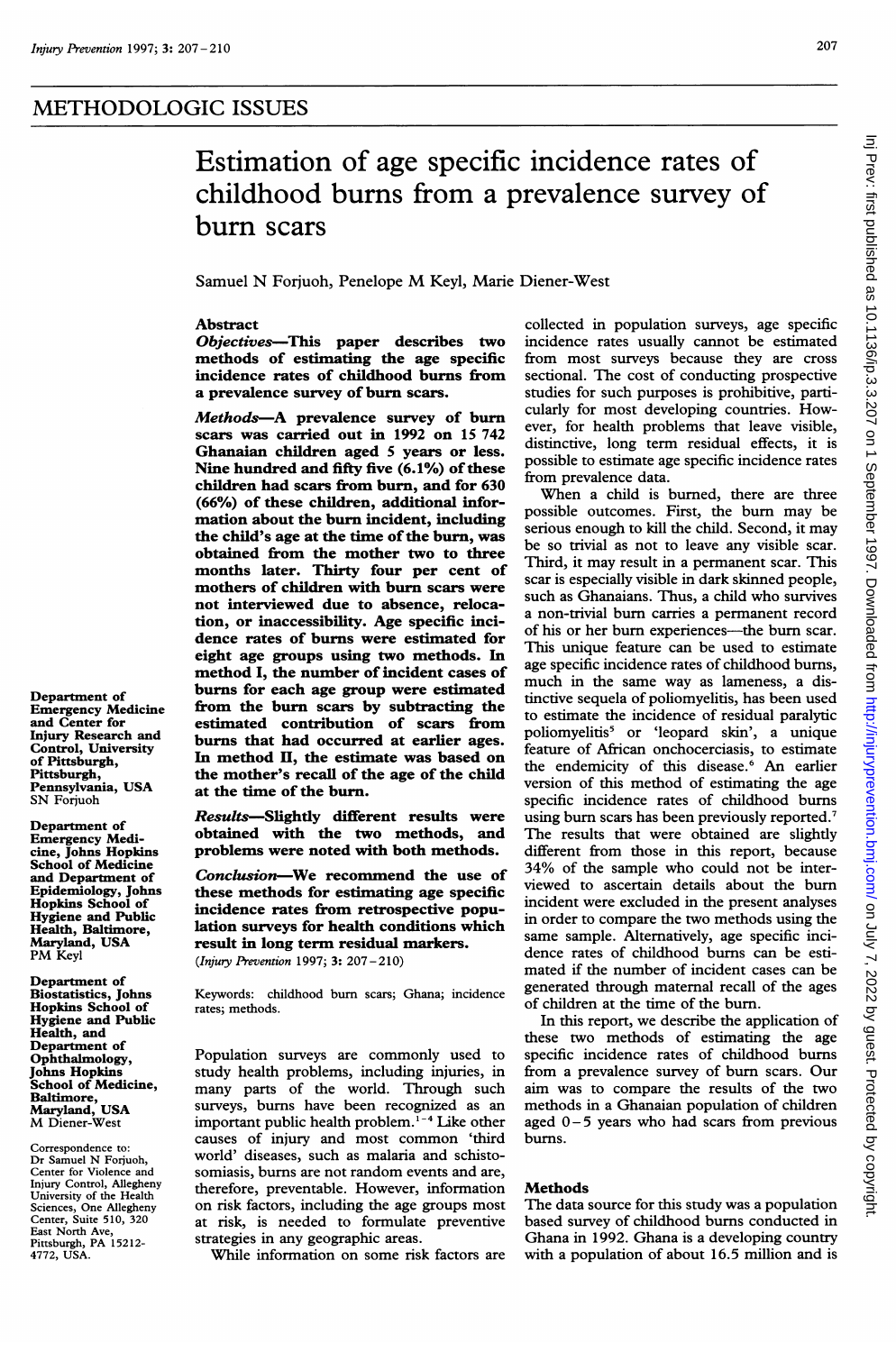In brief, 50 primary sampling units (PSUs) were randomly selected with equal probability from a total of 2177 PSUs in the region. Each PSU comprise one, two, or more adjoining villages or part of a town. Several households were then systematically selected from each PSU. All children residing in the chosen households (n=15 742) were listed by trained, local health insepectors. The inspectors noted the age and gender of each child, and whether the child had ever been burned confirmed by checking for a visible scar. Mothers of 630 (66%) of 955 children identified with burn scars ranging from 2 to 50% (SD=3.4) of the body surface area were interviewed two to three months later by trained medical student interviewers. The remaining 34% were not interviewed due to absence, relocation, or inaccessibility arising from roads becoming impassable. Information was obtained from the mother on the child's age at the time of the burn. The study protocol was approved by the human subjects committee of the Johns Hopkins University and the Ministry of Health of Ghana, and data collection took place between July and December, 1992.

The prevalence rates of burn scars across eight age groups were computed. Age specific incidence rates of burns were then estimated for the eight age groups using two methods. In method I, incident cases of burns for each age group were estimated by subtracting the estimated contribution from younger age periods from the age specific scar prevalence. This method assumes a uniform distribution of children's ages within each age group, as well as a uniform distribution of the age at which the burn occurred within each age group. Age specific incidence rates were computed using the formulas:

$$
I_1 = \frac{p_1}{N_1 \times \frac{1}{2} \left( \frac{t_1}{12} \right)}\tag{1}
$$

$$
I_i = \frac{p_i - [N_i \sum_{j=1}^{i-1} (I_j \times \frac{t_i}{12})]}{N_i \times \frac{1}{2} (\frac{t_i}{12})}
$$
(2)

Table <sup>I</sup> Distribution of number of burned children by each child's age at the time of the survey and mother's recalled age of each child at the time of the burn, Ashanti Region, Ghana, July-December 1992

|                              |           |         |          | Recalled age at the time of the burn in months $(i)$ |    |                                                             |     |    |    |       |
|------------------------------|-----------|---------|----------|------------------------------------------------------|----|-------------------------------------------------------------|-----|----|----|-------|
| Age at time of<br>the survey |           |         | 2        | 3                                                    | 4  | 5                                                           | 6   |    | 8  |       |
| i                            | Months    | $0 - 5$ | $6 - 11$ |                                                      |    | $12 - 17$ $18 - 23$ $24 - 35$ $36 - 47$ $48 - 59$ $60 - 71$ |     |    |    | Total |
|                              | $0 - 5$   |         |          |                                                      |    |                                                             |     |    |    |       |
| 2                            | $6 - 11$  |         |          |                                                      |    |                                                             |     |    |    |       |
| 3                            | $12 - 17$ |         |          |                                                      |    |                                                             |     |    |    | 16    |
| 4                            | $18 - 23$ |         | 6        | 16                                                   | 3  |                                                             |     |    |    | 29    |
| 5                            | $24 - 35$ |         |          | 22                                                   | 46 | 37                                                          |     |    |    | 113   |
| 6                            | $36 - 47$ |         |          | ۹                                                    | 18 | 72                                                          | 21  |    |    | 131   |
| 7                            | $48 - 59$ | 4       | 8        | 11                                                   | 11 | 31                                                          | 70  | 18 |    | 153   |
| 8                            | $60 - 71$ | 3       | 9        | 6                                                    | 10 | 25                                                          | 36  | 53 | 30 | 172   |
|                              | Total     | 17      | 54       | 69                                                   | 88 | 165                                                         | 127 | 71 | 30 | 621   |

where  $I_i$  is the number of burn cases per person year for age group i;  $p_i$  is the number of prevalent scars among children in age group  $i$ ;  $N_i$  is the number of children surveyed in ages group *i*; and  $t_i$  is the length of the interval for age group *i* in months. Additional assumptions<sup>p</sup> made using this method are that burns are not. associated with a high mortality in this popula- $\vec{a}$ tion and that the age specific incidence of burns remained relatively constant during the  $\pm$ six years before the survey.

In method II, which is based on materna $\overline{B}$ recall, age specific incidence rates were computed using the estimated number of incident cases obtained by developing a matrix of the age of each child at the time of the survey and  $\vec{a}$ the mother's recollection of the age of the child at the time of the burn. In this matrix (see table.) 1) the rows  $i$  represent the age group at the $\omega$ time of the survey, and the columns j represents the recalled age group at the time of the burn. Thus, the entries,  $b_{ij}$ , represent the observed number of children with scars surveyed in  $\arg_{\theta}$ group  $i$  whose mothers recalled their burn $\check{q}$ taking place at age group  $j$ . The following formulas were then used to compute the age specific incidence rates:<br> $\sum_{i=1}^{n} b_i$ on July 1, 2022 by guest. Protect by 2022 by 1992 by cownloaded as 1992. Protected by comparison by copyright. Protect published as 10.113.2.2022 by 1998. Published for 10.113.2.202 by a 1 September 1997. Downloaded from 1

$$
I_1 = \frac{\sum_{j=1}^{n} b_{11}}{[(\frac{t_1}{12})(\sum_{j=i+1}^{n} N_j + \frac{1}{2}N_1)]}
$$
(3)

$$
I_{1} = \frac{\sum_{j=i+1}^{n} N_{j} + \frac{1}{2} N_{1}j}{[(\frac{i_{1}}{12})(\sum_{j=i+1}^{n} N_{j} + \frac{1}{2} N_{1})]}
$$
(3)  

$$
I_{i} = \frac{\sum_{j=i}^{n} b_{ij}}{[(\frac{i_{1}}{12})(\sum_{j=i+1}^{n} N_{j} + \frac{1}{2} N_{i})]}
$$
(4)

The second method uses information from the interview by medical students, which couldnot be carried out in several areas. Thus $\overrightarrow{D}$ analyses for the comparison of the two methods are restricted to the 10 352 children in the 36 PSUs in which those interviews could be carried out.

#### Results

#### PREVALENCE BY AGE GROUPS

Of 630 children whose mothers completed the interviews, nine were missing data on the child's age at the time of burn. Table  $\overline{2}$ presents the prevalence of burn scars for the remaining 621 (99%) children by eight age groups. The prevalence increased from  $0.1\%$ for children  $0-5$  months old to 10.4% for children 5 years of age.

|  | Table 2 Prevalence of childhood burn scars by age group, |  |  |
|--|----------------------------------------------------------|--|--|
|  | Ashanti Region, Ghana, July – December, 1992             |  |  |

| Age group<br>$\tilde{v}$ | Age at the<br>time of the<br>survev<br>(months) | No of<br>children<br>surveyed | No with<br>scars | $P$ $\overrightarrow{CD}$ $\overrightarrow{CD}$<br>$P$ $\overrightarrow{CD}$ $\overrightarrow{CD}$ $\overrightarrow{CD}$ $\overrightarrow{CD}$ $\overrightarrow{CD}$ $\overrightarrow{CD}$ $\overrightarrow{CD}$ $\overrightarrow{CD}$ $\overrightarrow{CD}$ $\overrightarrow{CD}$ $\overrightarrow{CD}$ $\overrightarrow{CD}$ $\overrightarrow{CD}$ $\overrightarrow{CD}$ $\overrightarrow{CD}$ $\overrightarrow{CD}$ $\overrightarrow{CD}$ $\overrightarrow{CD}$ $\overrightarrow{CD}$ $\overrightarrow{CD}$ $\overrightarrow{CD}$ $\overrightarrow{CD$<br>्ट<br>scars $(\%)$ |
|--------------------------|-------------------------------------------------|-------------------------------|------------------|---------------------------------------------------------------------------------------------------------------------------------------------------------------------------------------------------------------------------------------------------------------------------------------------------------------------------------------------------------------------------------------------------------------------------------------------------------------------------------------------------------------------------------------------------------------------------------|
|                          | $0 - 5$                                         | 852                           |                  | 8<br>0.12                                                                                                                                                                                                                                                                                                                                                                                                                                                                                                                                                                       |
| 2                        | $6 - 11$                                        | 788                           | 6                | pyright.<br>0.76                                                                                                                                                                                                                                                                                                                                                                                                                                                                                                                                                                |
| 3                        | $12 - 17$                                       | 720                           | 16               | 2.22                                                                                                                                                                                                                                                                                                                                                                                                                                                                                                                                                                            |
| 4                        | $18 - 23$                                       | 741                           | 29               | 3.91                                                                                                                                                                                                                                                                                                                                                                                                                                                                                                                                                                            |
| 5                        | $24 - 35$                                       | 1834                          | 113              | 6.16                                                                                                                                                                                                                                                                                                                                                                                                                                                                                                                                                                            |
| 6                        | $36 - 47$                                       | 1963                          | 131              | 6.67                                                                                                                                                                                                                                                                                                                                                                                                                                                                                                                                                                            |
|                          | $48 - 59$                                       | 1804                          | 153              | 8.48                                                                                                                                                                                                                                                                                                                                                                                                                                                                                                                                                                            |
| 8                        | $60 - 71$                                       | 1650                          | 172              | 10.42                                                                                                                                                                                                                                                                                                                                                                                                                                                                                                                                                                           |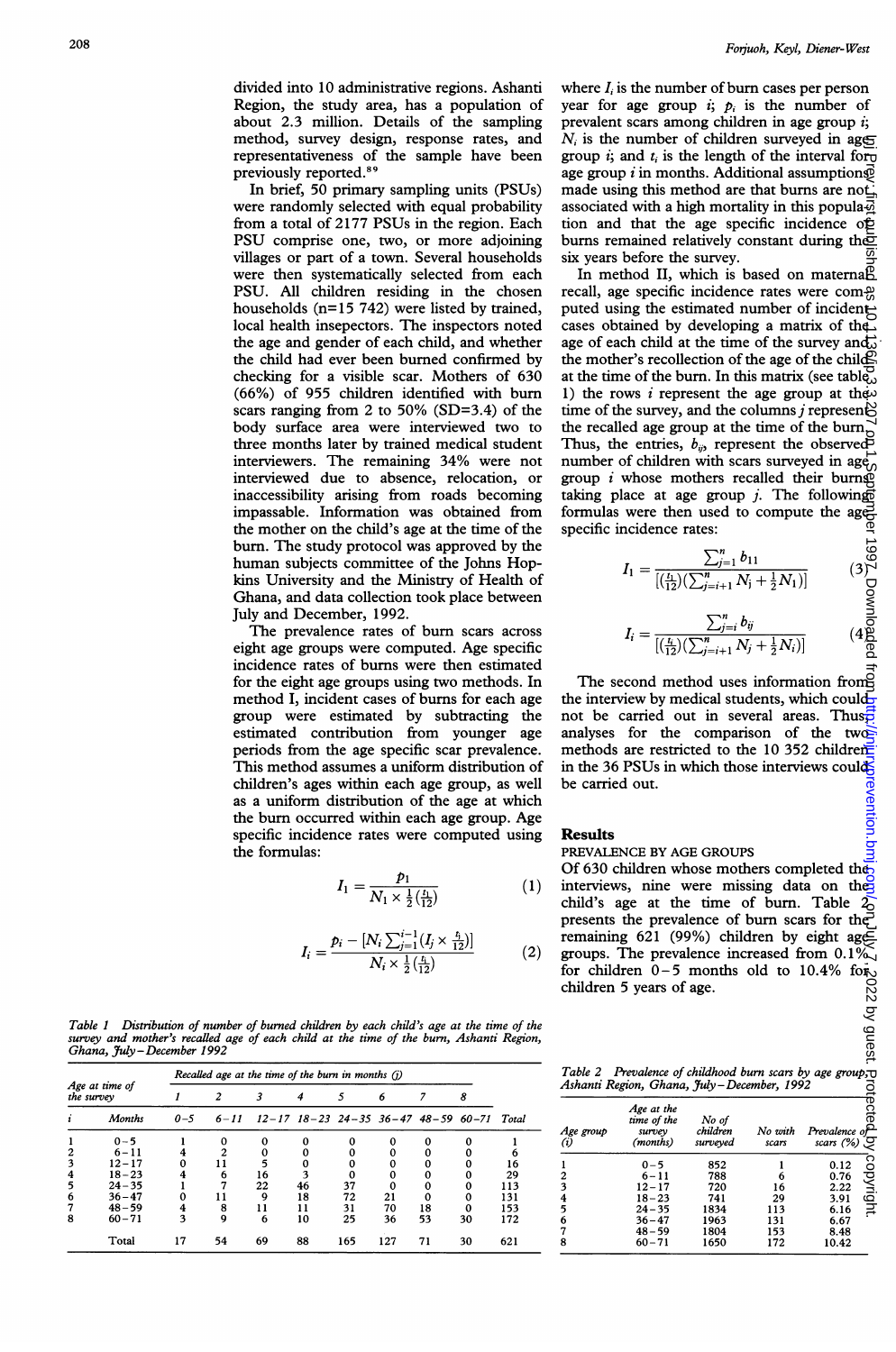Table 3 Comparison of two methods of estimating the age specific incidence rates of childhood burns, Ashanti Region, Ghana, July-December, 1992

| Age<br>group<br>(i) | Age at time of<br>the survey<br>(months) | Method I: using<br>burn scars<br>(per 1000 person<br>years) | Method II: using<br>maternal recall<br>(per 1000 person<br>vears) |
|---------------------|------------------------------------------|-------------------------------------------------------------|-------------------------------------------------------------------|
|                     | $0 - 5$                                  | 4.69                                                        | 3.41                                                              |
| $\mathbf{2}$        | 6–11                                     | 21.07                                                       | 11.77                                                             |
| 3                   | $12 - 17$                                | 37.36                                                       | 16.4                                                              |
| 4                   | $18 - 23$                                | 30.29                                                       | 22.91                                                             |
| 5                   | $24 - 35$                                | 59.62                                                       | 25.69                                                             |
| 6                   | $36 - 47$                                | $\star$                                                     | 28.02                                                             |
| 7                   | $48 - 59$                                | $\star$                                                     | 26.81                                                             |
| 8                   | $60 - 71$                                | $\star$                                                     | 34.25                                                             |

\*Unable to compute.

# AGE SPECIFIC INCIDENCE OF BURNS

The estimated age specific incidence of bums calculated using each method are shown in table 3. Using method I, children aged  $24-35$ months had the highest estimated incidence (59.6 per 1000 person years) followed by those aged  $60 - 71$  months, with infants  $0 - 5$  months old having the lowest. The incidence of bums in children aged  $24-35$  months was about 13 times the rate for those aged  $0-5$  months and twice the rate for those aged 18-23 months. No rates could be computed for children 36 months or older using method <sup>I</sup> due to the calculation of a negative number of incident cases, resulting from an overestimation of the number of scars in those age groups that were attributed to bums occurring at younger ages.

Using method II, the matemal recall matrix technique, children aged 60-71 months had the highest incidence (34.3 per 1000 person years), followed by those aged 36-47 months, with those  $0-5$  months old again having the lowest. The estimated incidence of bums in children aged 60-71 months was about 10 times the rate for those aged  $0-5$  months and one and half times the rate for those aged 18- 23 months. In general, rates tended to increase with age using this method.

#### Discussion

Two methods for estimating the age specific incidence rates of childhood burns from prevalence data using bum scars as <sup>a</sup> proxy and matemal recall are described in this paper. Method <sup>I</sup> was motivated by a technique used by LaForce et al to estimate the annual incidence of poliomyelitis from prevalence data on the premise that the clinical sequelae of paralytic poliomyelitis are so distinctive that, when observed, they can be attributed to poliomyelitis with a high degree of probability.5 Assuming a stable endemic situation, LaForce et al considered that paralysis due to poliomyelitis in the age group 5 years and above should reflect all the non-fatal cases with residual paralysis that occurred in this cohort between  $0 - 4$  years. Surveys of residual paralysis in children  $5 - 10$  years old, adjusted with a factor to make up for fatal cases were, therefore, assumed to reflect the incidence of paralytic cases that had occurred one to 10 years earlier.5 Similarly, in this study we considered bum scars in children aged 0-5

years to reflect the incidence of bums that had occurred  $0-5$  years before.

Different results were obtained using the two methods. However, the absence of a gold standard in this study by which to compare these two methods makes it difficult to decide which is the more reliable method. Based on the descriptive epidemiology of childhood burns in the study setting,<sup>9</sup> coupled with the fact that no rates could be computed for the last three age groups using method I, the results obtained from method II may appear more plausible. In this study setting, the occurrence of bums in very young children is much lower than that in older children because the former are usually carried on the backs of their mothers most of the time. In addition, because older children 'play with fire' in the house yard, they may be more prone to burns.<sup>9</sup>

There were some limitations with this investigation that must be considered in the interpretation of the results. First, computation of the age specific incidence rates of bums from the prevalence of bum scars is based on the assumption that bums to children occur uniformly in each age interval. This assumption may not be true. Second, the data, particularly the age of the child at the time of bum, is based on recall, and the data suggest a preference for reporting that the bum occurred at 12, 24, 36, 48, or 60 months, that is at 1, 2, 3, 4, and 5 years. This problem is similar to that reported by Lesthaeghe and Page.<sup>10</sup> In addition, this recall bias may favor recent bums. Finally, although all bums share <sup>a</sup> single etiology-impact of thermal energy to the body-the mechanism of transmission of this energy may differ from case to case, and this method would not capture this level of detail.

Despite these limitations, we have demonstrated the use of two different methods for computing the age specific incidence rates of childhood burns from a prevalence survey. This information is essential to determining which particular age groups are at the greatest risk. The importance of identifying high risk groups is based on the premise that interventions are most effective and possibly most efficient when they target such groups. For this purpose, the precise age specific incidence may be less important than knowing which age groups have the highest rates, and this, in tum, assumes the interventions themselves are, in a sense, age specific.

We recommend the use of these methods in different populations to compare and refine the methods for estimating the age specific incidence rates of childhood burns from retrospective population based surveys. In addition, these methods are recommended for incidence studies of other health problems with long term residual effects. However, a caution is given about the issue of recall and digit preference, both of which should be taken into consideration in the design and analysis of future studies.

This study was funded by grants from the Rockefeller Foundation African Dissertation Internship Award, New York, USA (#RF 91037) and the Intemational Development Research Council, Ottawa, Canada (#92-0217). Dr Forjuoh is